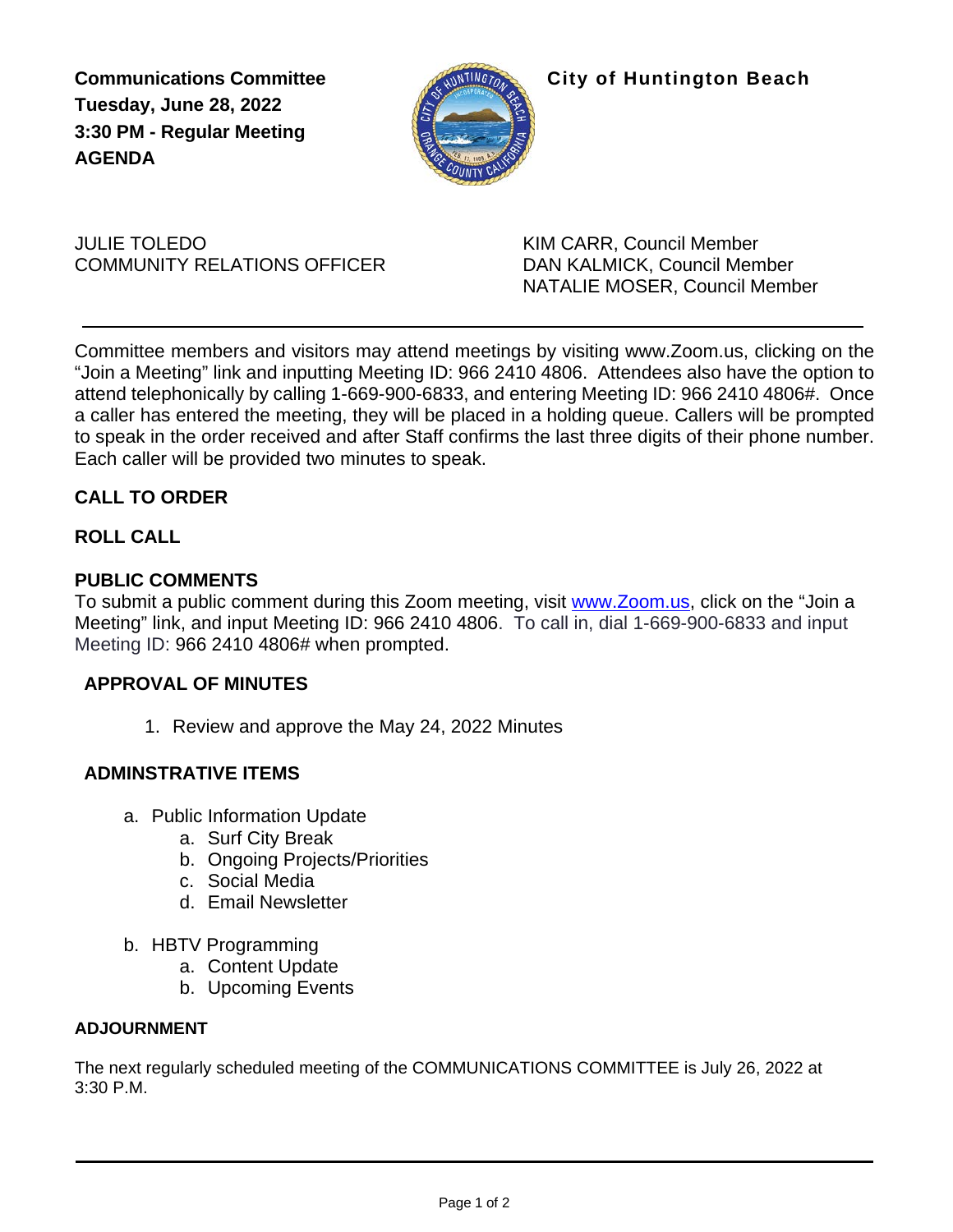INTERNET ACCESS TO THE COMMUNICATIONS COMMITTEE AGENDA AND STAFF REPORT MATERIAL IS AVAILABLE PRIOR TO COMMUNICATIONS COMMITTEE MEETINGS AT:<https://huntingtonbeach.legistar.com/>

MEETING ASSISTANCE NOTICE: In accordance with the Americans with Disabilities Act, services are available to members of our community who require special assistance to participate in public meetings. If you require special assistance, 48-hour prior notification will enable the City to make reasonable arrangements for an assisted listening device (ALD) for the hearing impaired, American Sign Language interpreters, a reader during the meeting and/or large print agendas. Please contact the City Manager's Office at 714-536-5202 for more information, or request assistance from the staff or Sergeant-at-Arms at the meeting. INTERNET ACCESS TO THE COMMUNICATIONS COMMITTEE AGENDA AND STAFF REPORT MATERIAL IS AVAILABLE PRIOR TO COMMUNICATIONS COMMITTEE MEETINGS AT:<https://huntingtonbeach.legistar.com/>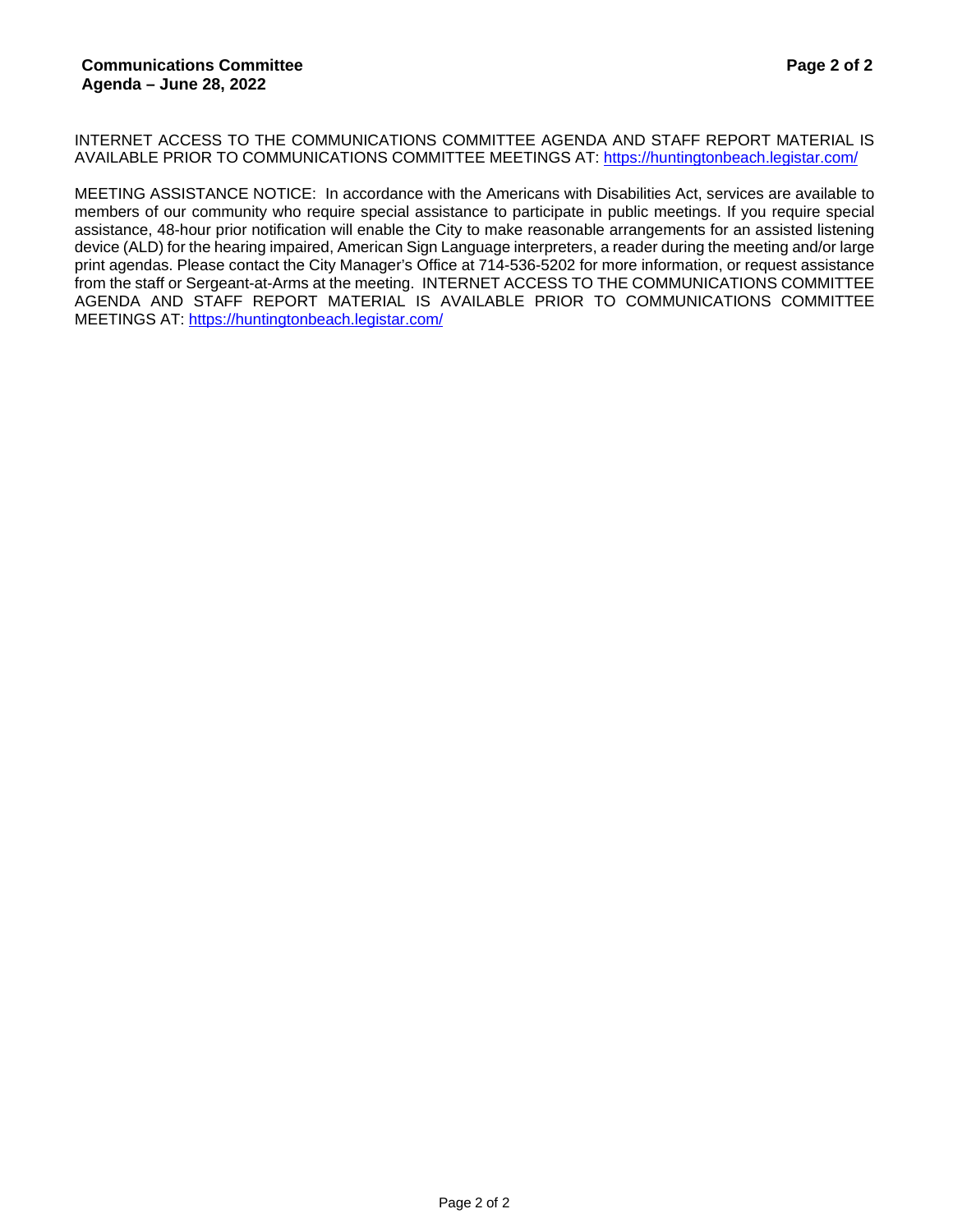# **ATTACHMENT 1**

# **MAY 24, 2022 MEETING MINUTES FOR APPROVAL**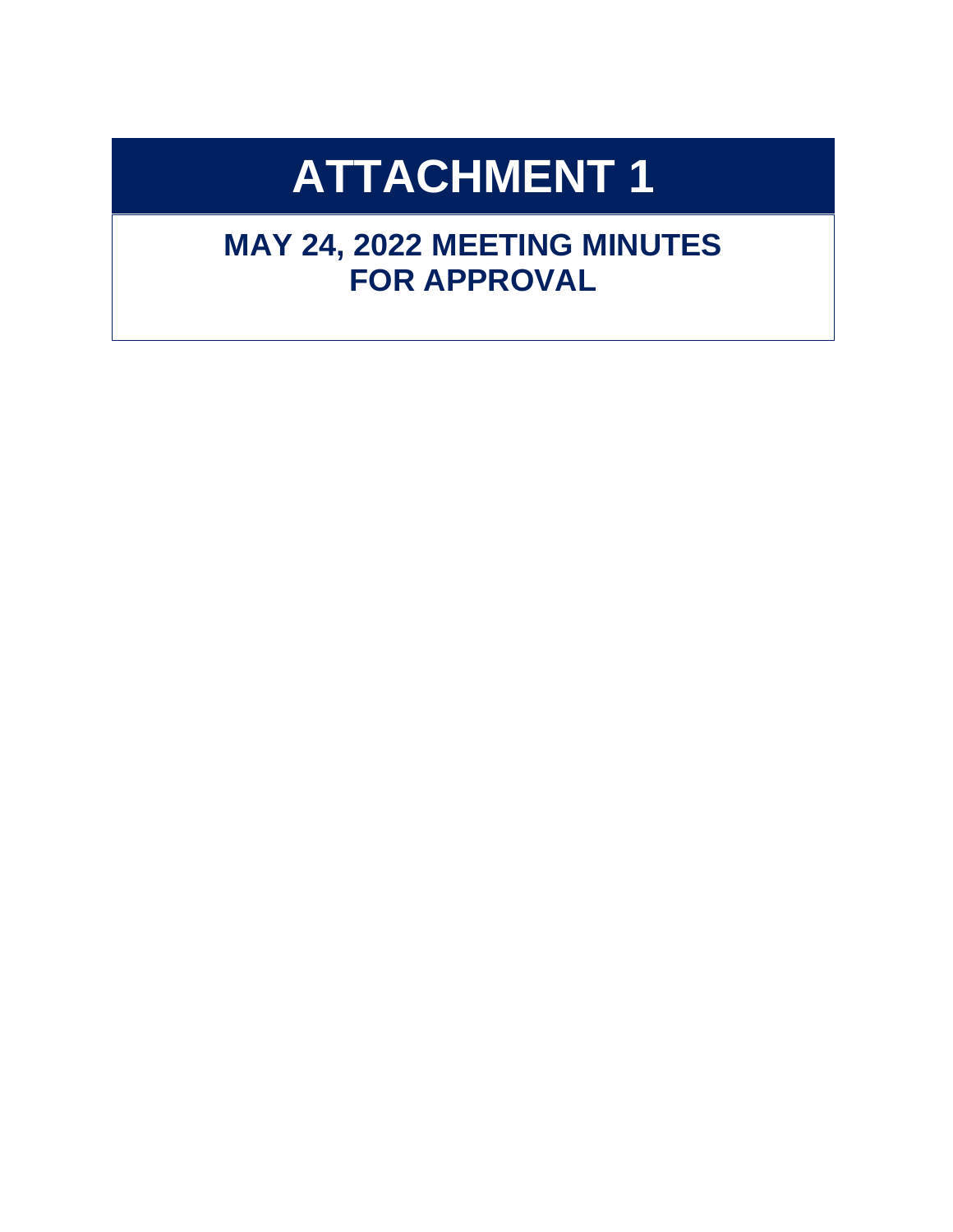

## **CITY COUNCIL** COMMUNICATIONS COMMITTEE

**MINUTES FROM MAY 24, 2022**

Huntington Beach City Hall ZOOM

Call to Order at 3:35PM

Roll Call

- Council Liaisons: (Present) Council Member Carr, Council Member Kalmick, (Absent) Council Member Moser
- Staff Liaisons: (Present) Carey, Frakes, Hopkins, Jun, Toledo
- Public: Matt Leffering, Chris Epting, PT Townsend

Public Comments (3 minutes per speaker)

• *NONE*

Approve Minutes from April 26, 2022 meeting.

• *APPROVED*

### ADMINISTRATIVE ITEMS

### **1. PIO Update**

- SurfCityBreak.com
	- − 5% more newsletter sign ups in last month
	- 29% fewer views in last month. First time dip, will monitor. Considering adding analytics to website monitoring.
- **Ongoing Projects** 
	- Meltwater: In process of getting media monitoring set up. Expect to have reports built by the end of the week. Hoping to send a data dashboard to staff and Council, so a more detailed focus can be made for future press releases.
	- − Strategic Session video in production. Script is ready, now looking for locations.
	- − Social Media Audit: Would like to sign on with Sprout Social, but might need to wait for next year's budget.
	- − New Website/Redesign: Ongoing, working through 2<sup>nd</sup> round of design options, and have requested a new designer from their team.
	- − Senior Center Services: Have a meeting scheduled with Randy Pesqueira to work on ideas of featuring all of the services offered at the Sr. Center.
	- Edison Park redesign has been one of the most publicized items on the City social media outlets.
	- − Mobility Bike Ride: just posted video on YouTube covering the event.
- Social Media
	- − Facebook reach is up
	- Instagram reach is down this month. Will be drilling deeper into IG slump.
	- Twitter reach is up. Huntington Beach is discussed a lot on Twitter, so we will be using the platform for more promotion since there seems to be more eyes on us there.
- Email Newsletter: Sent out the first newsletter to email database, and currently drafting the 2<sup>nd</sup> now. Goal is to send weekly.

### **2. HBTV Programming**

- − Current Content: Contract renewals: Working on shifting focus and modifying schedule. Also working towards filming in lower level studio. Trying to look forward by adapting to shortened viewing patterns.
- − Legendary Locals: Shooting last episode, and will go in hiatus.
- − Chefs of HB: Receiving lots of pushback on social media, so we will be ending this series after Wet Dog Tavern episode.